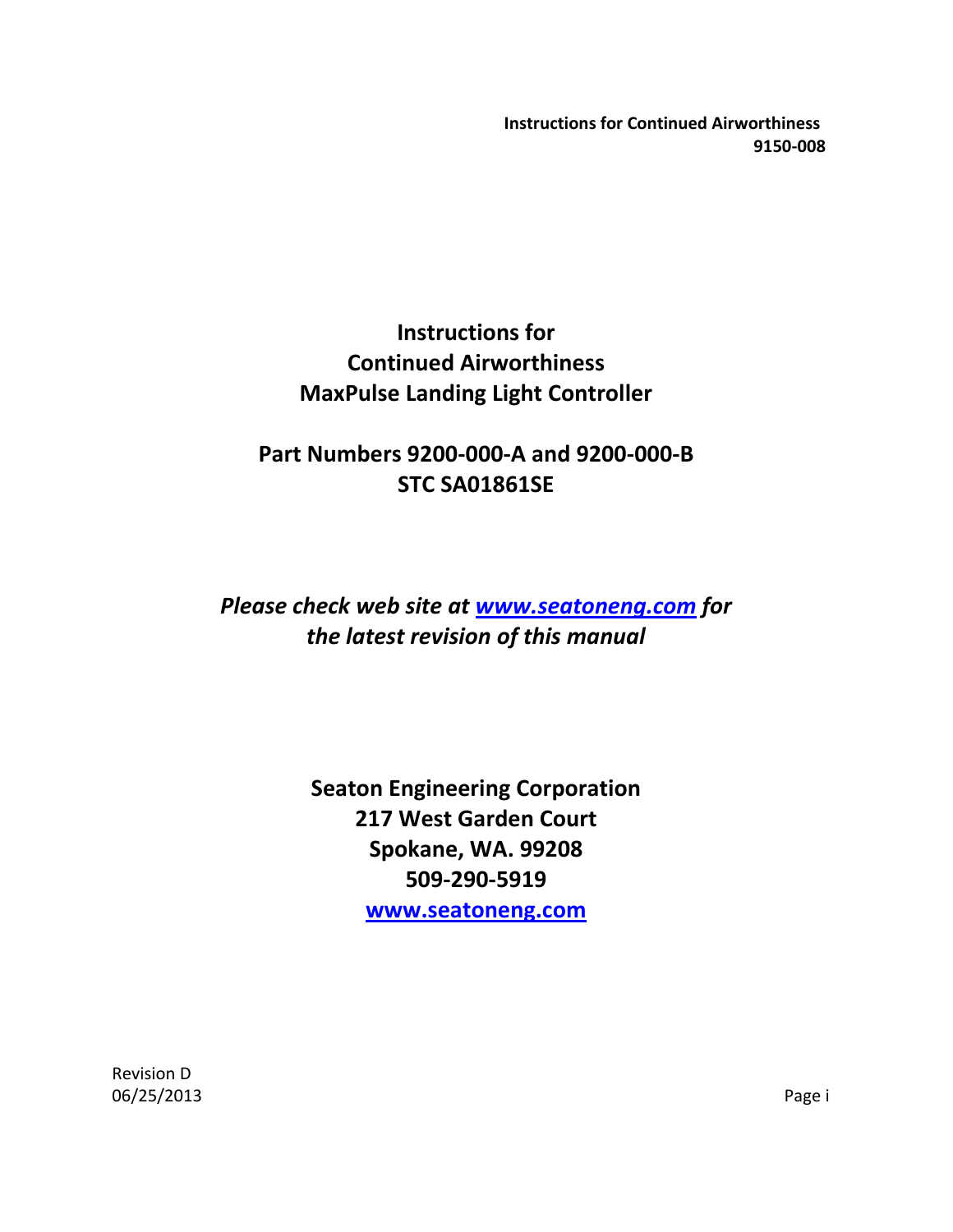## Record of Revisions Document 9150-008

| Revision | Date      | Page(s)    | <b>Reason for Revision</b>                                                                       |
|----------|-----------|------------|--------------------------------------------------------------------------------------------------|
| IR       | 6/1/2008  | $1$ of $1$ | Draft - not released                                                                             |
| A        | 6/1/2008  | $1$ of $1$ | Draft - not released                                                                             |
| B        | 6/11/2008 | $1$ of $1$ | Draft - not released                                                                             |
| C        | 7/17/2008 | $1$ of $1$ | <b>Initial Release</b>                                                                           |
| D        | 6/25/2013 | All        | Rewrite of the ICA to conform with 14 CFR and Parts<br>21.50, 23.1529, and Appendix G to Part 23 |
|          |           |            |                                                                                                  |
|          |           |            |                                                                                                  |
|          |           |            |                                                                                                  |
|          |           |            |                                                                                                  |
|          |           |            |                                                                                                  |
|          |           |            |                                                                                                  |
|          |           |            |                                                                                                  |
|          |           |            |                                                                                                  |
|          |           |            |                                                                                                  |
|          |           |            |                                                                                                  |
|          |           |            |                                                                                                  |
|          |           |            |                                                                                                  |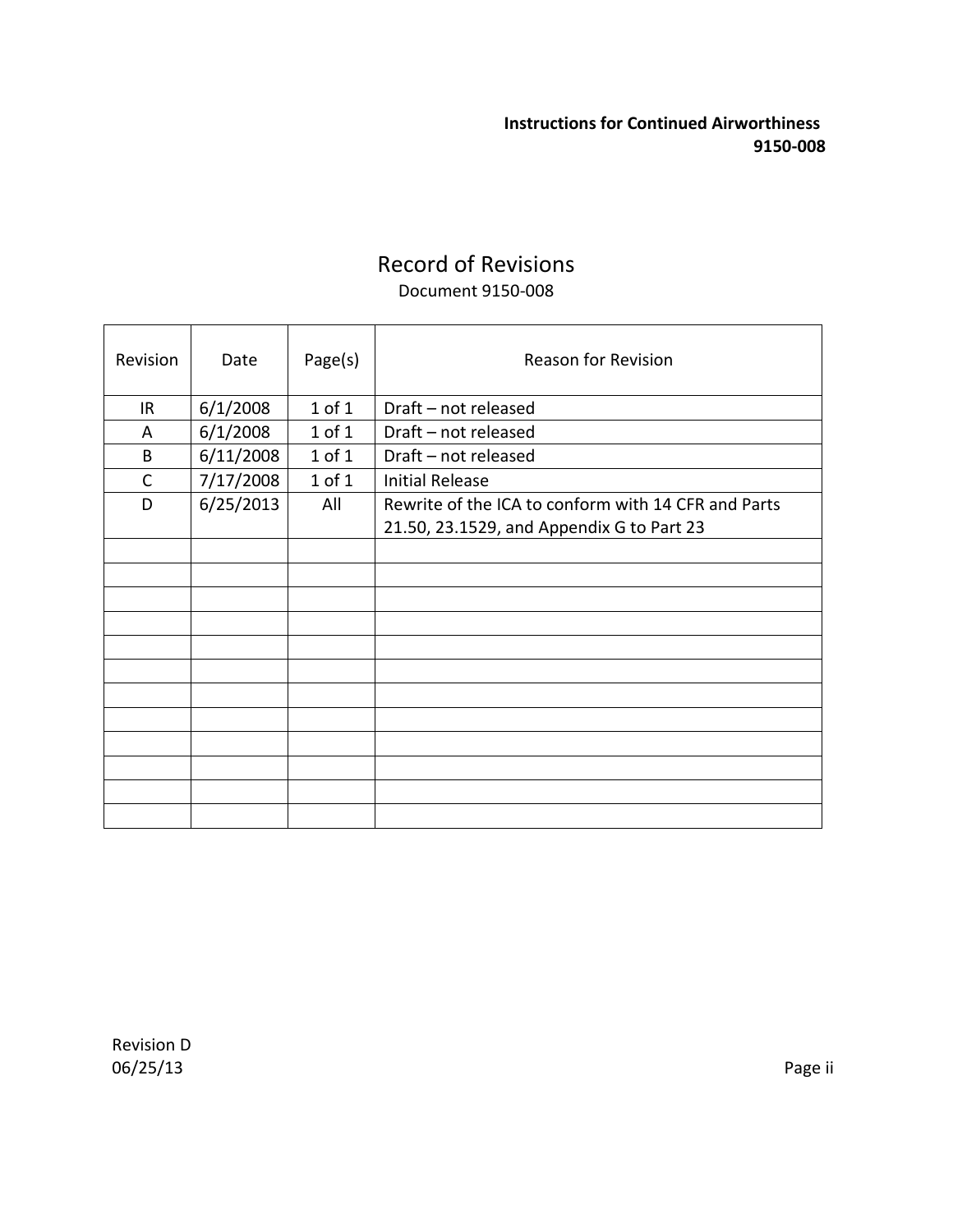## **Contents**

| Identification | <b>Title</b> |                                        | Page           |
|----------------|--------------|----------------------------------------|----------------|
| Section 1      |              | Introduction                           | $\mathbf{1}$   |
|                | 1.2          | Scope                                  | $\mathbf{1}$   |
|                | 1.4          | Purpose                                | $\mathbf{1}$   |
|                | $1.6\,$      | Applicability                          | $\mathbf{1}$   |
|                | 1.7          | Abbreviations                          | $\mathbf{1}$   |
|                | 1.8          | Distribution of ICA                    | $\mathbf{1}$   |
| Section 2      |              | Description                            | $\overline{2}$ |
|                | 2.2          | 9200-000-A                             | $\overline{2}$ |
|                | 2.4          | 9200-000-B                             | $\overline{2}$ |
| Section 3      | 3.2          | <b>Special Procedures</b>              | $\overline{2}$ |
| Section 4      | 4.2          | Servicing Information                  | 3              |
| Section 5      | 5.1          | Inspecting the unit                    | 3              |
|                | 5.2          | Testing the unit                       | 3              |
| Section 6      | 6.2          | Troubleshooting                        | 3              |
| Section 7      | 7.2          | Removal and Replacement                | 3              |
|                | 7.4          | Removal                                | 3              |
|                | 7.6          | Replace                                | $\overline{4}$ |
|                | 7.8          | <b>Functional Test Procedure</b>       | 4 & 5          |
| Section 8      | 8.2          | Diagrams                               | 6              |
| Section 9      | 9.2          | <b>Special Inspection Requirements</b> | 6              |

Revision D 06/25/13 Page iii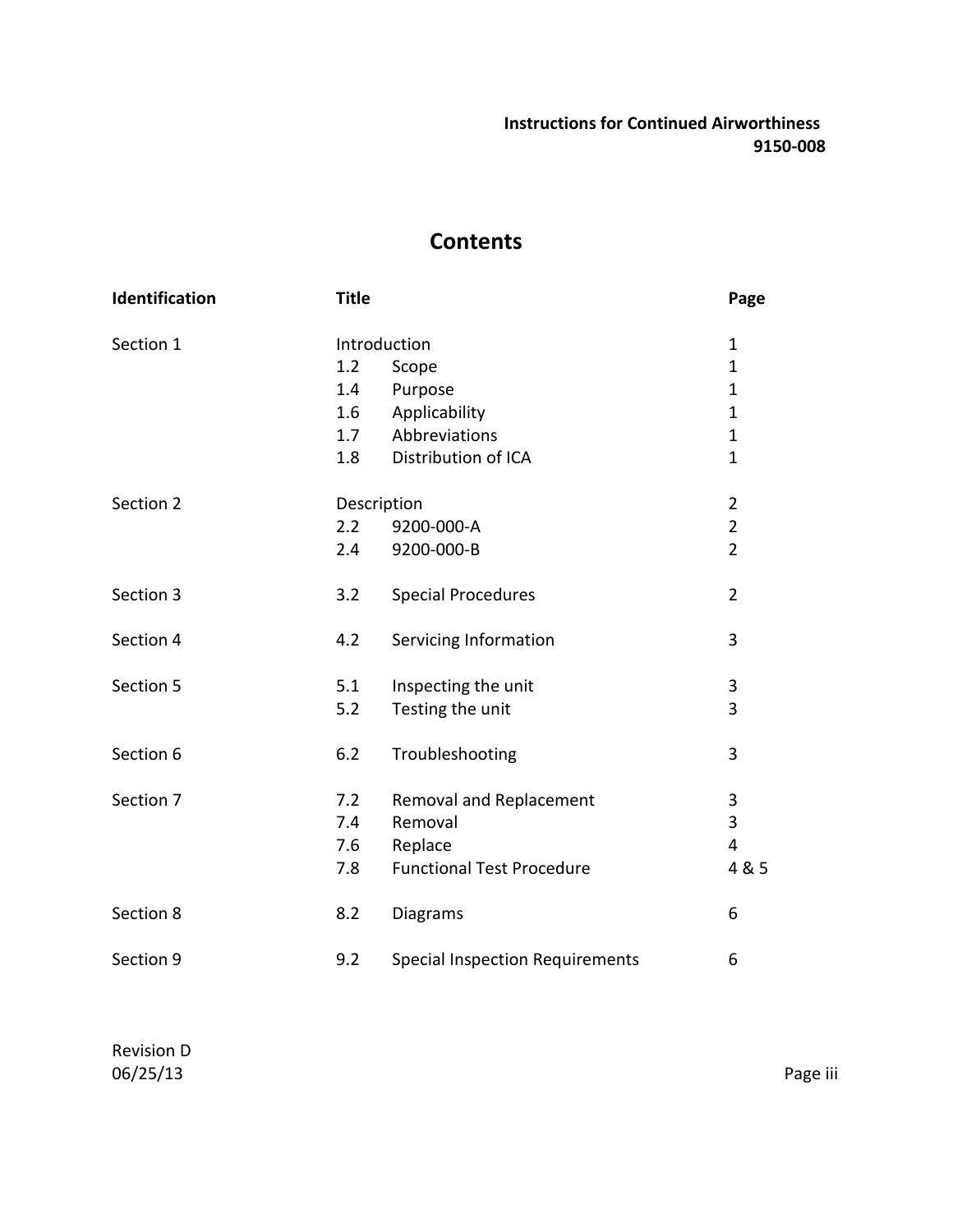## **Contents Continued**

| Section 10 | 10.2 | <b>Application of Protective Treatments</b> | 6 |
|------------|------|---------------------------------------------|---|
| Section 11 | 11.2 | Data                                        | 6 |
| Section 12 | 12.2 | List of Special Tools                       | 6 |
| Section 13 | 13.2 | For Commuter Category Aircraft              | 6 |
| Section 14 | 14.2 | <b>Recommended Overhaul Periods</b>         | 6 |
| Section 15 | 15.2 | Airworthiness Limitation                    | 6 |
| Section 16 | 16.2 | Revision                                    | 6 |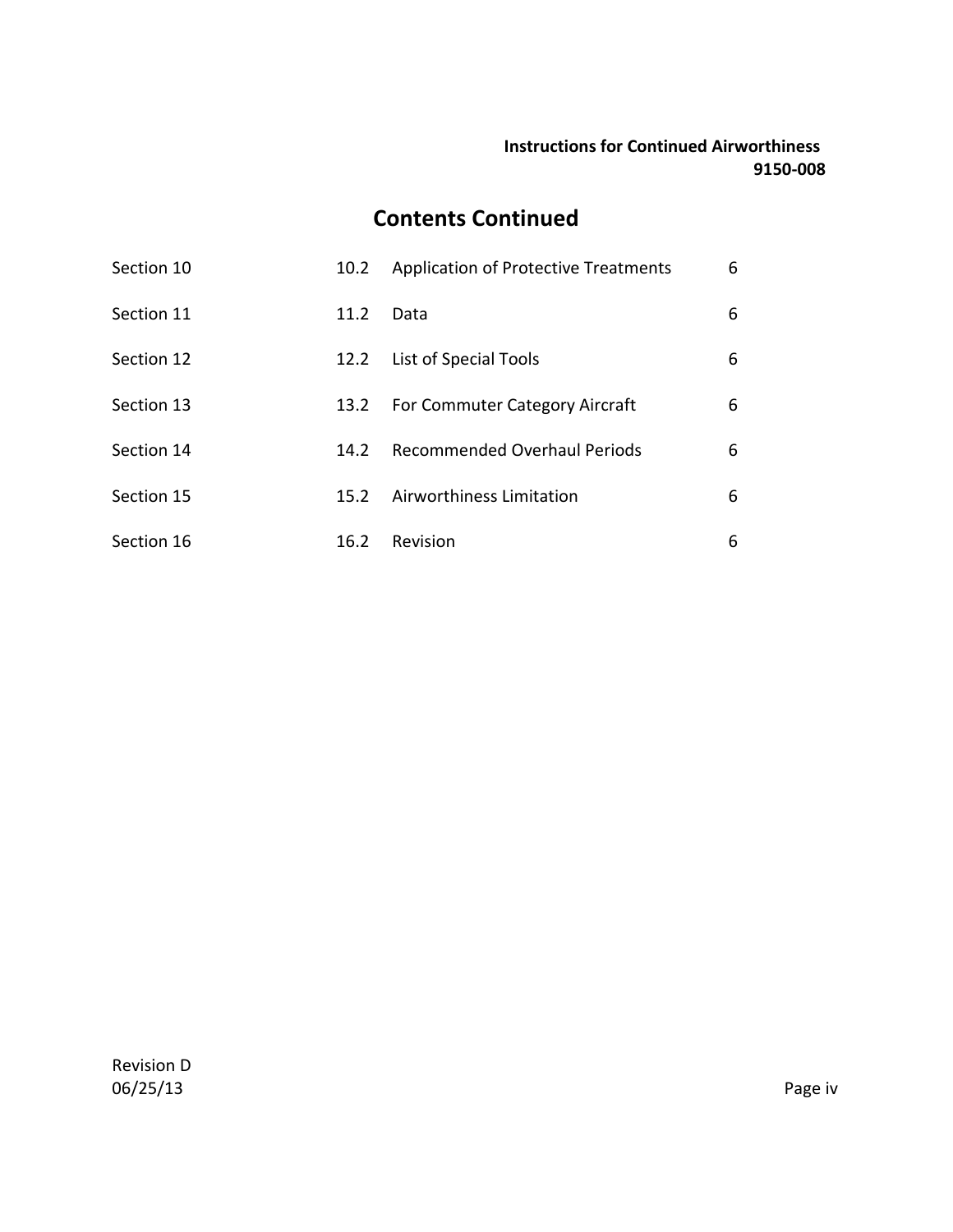## **Introduction**

| 1.2 Scope                                                    |                          | The following information is necessary to carry out the service,<br>maintenance, and inspection of the MaxPulse Landing Light<br>Controller, part numbers 9200-000-A and 9200-000-B.                                                                                                                                                           |
|--------------------------------------------------------------|--------------------------|------------------------------------------------------------------------------------------------------------------------------------------------------------------------------------------------------------------------------------------------------------------------------------------------------------------------------------------------|
| 1.4 Purpose                                                  |                          | The purpose of this Instructions for Continued Airworthiness (ICA)<br>manual is to provide the information necessary to service,<br>maintain, and inspect MaxPulse 9200-000-A and 9200-000-B.                                                                                                                                                  |
| 1.6 Applicability                                            |                          | These Instructions for Continued Airworthiness are applicable to<br>Seaton Engineering Corporation's MaxPulse 9200-000-A and<br>9200-000-B covered by STC SA01861SE and the Approved Model<br>List (AML) attached to SA01861SE. Copies of these documents are<br>available at www.seatoneng.com or by contacting the<br>manufacturer directly. |
| <b>1.7 Abbreviations</b>                                     | FAA<br>ICA<br>AML<br>PPM | <b>Federal Aviation Administration</b><br>Instruction for Continued Airworthiness<br>Approved Model List<br>Pulse per Minute                                                                                                                                                                                                                   |
| 1.8 Distribution of Instructions for Continued Airworthiness |                          |                                                                                                                                                                                                                                                                                                                                                |

Before performing maintenance ensure that the Instructions for Continued Airworthiness (ICA) in your possession is the most recent revision. Current revision levels of all manuals are posted on Seaton Engineering Corporation's website at [www.seatoneng.com.](http://www.seatoneng.com/) Current revision levels are also available directly from the manufacturer.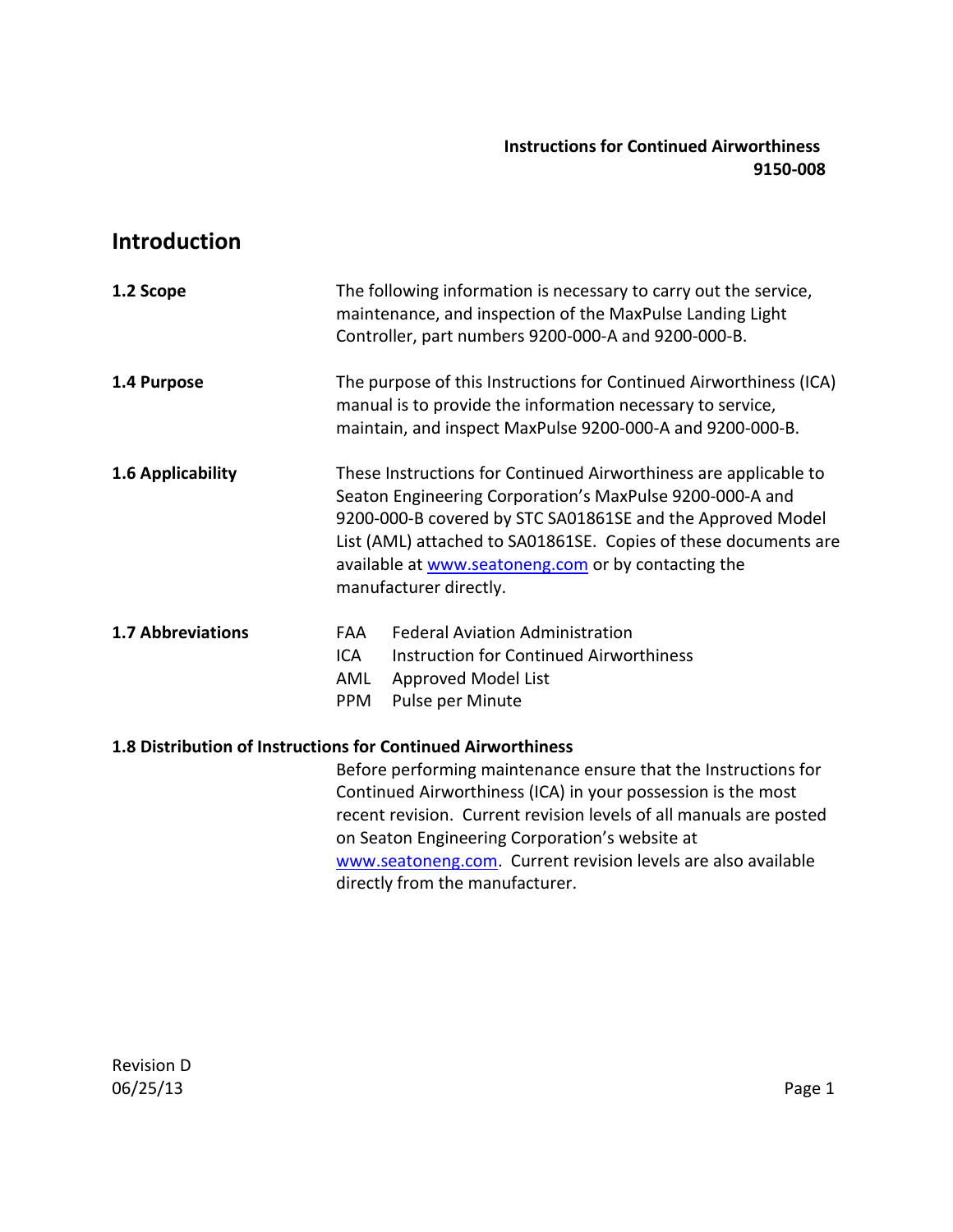| <b>Description</b>                 |                                                                                                                                                                                                                                                                                                                                                                                                                                                                                                                                                                                                                                                                                                                                        |  |
|------------------------------------|----------------------------------------------------------------------------------------------------------------------------------------------------------------------------------------------------------------------------------------------------------------------------------------------------------------------------------------------------------------------------------------------------------------------------------------------------------------------------------------------------------------------------------------------------------------------------------------------------------------------------------------------------------------------------------------------------------------------------------------|--|
| 2.2 Part# 9200-000-A               | Seaton Engineering's 9200-000-A is a dual circuit landing light<br>controller. It gives the pilot the ability to control his landing<br>light(s) in a variety of ways. In an aircraft with dual landing lights,<br>this controller gives the pilot the options of:<br>- Both circuits off<br>X<br>S<br>- Starboard (right) on only<br>P<br>- Port (left) on only<br>$S + P$<br>- Both lights on<br>- Lights alternate at 44 PPM (pulse per minute)<br>A44<br>- Both lights flash at 44 PPM<br>B44<br>- Lights alternate flash at 88 PPM<br>A88<br>- Lights alternate flash at 120 PPM<br>A120<br>The 9200-000-A accepts spade connectors for easy installation.<br>The 9200-000-A is STC and PMA approved and is DO-160E<br>Qualified. |  |
| 2.4 Part# 9200-000-B               | Seaton Engineering's 9200-000-B is identical to the 9200-000-A<br>with the exception of accepting ring terminal connectors.                                                                                                                                                                                                                                                                                                                                                                                                                                                                                                                                                                                                            |  |
| <b>Control, Special Procedures</b> |                                                                                                                                                                                                                                                                                                                                                                                                                                                                                                                                                                                                                                                                                                                                        |  |
| 3.2 Operation Information          | Seaton Engineering's dual circuit landing light controller is<br>operated by the control knob. This knob's functions are defined<br>by the placard (supplied) located on the aircraft panel behind the<br>knob. By turning the knob clockwise it is possible to sequence<br>through the switch functions. By turning the knob fully counter-<br>clockwise the first position is located. This is notated by the X on<br>the placard. By rotating the knob clockwise the following<br>functions are selected:<br>- Both circuits off<br>X<br>$\overline{ }$                                                                                                                                                                             |  |

- S Starboard (right) on only
- P Port (left) on only
- $S + P$  Both lights on
- A44 Lights alternate at 44 PPM (pulse per minute)
- B44 Both lights flash at 44 PPM
- A88 Lights alternate flash at 88 PPM
- A120 Lights alternate flash at 120 PPM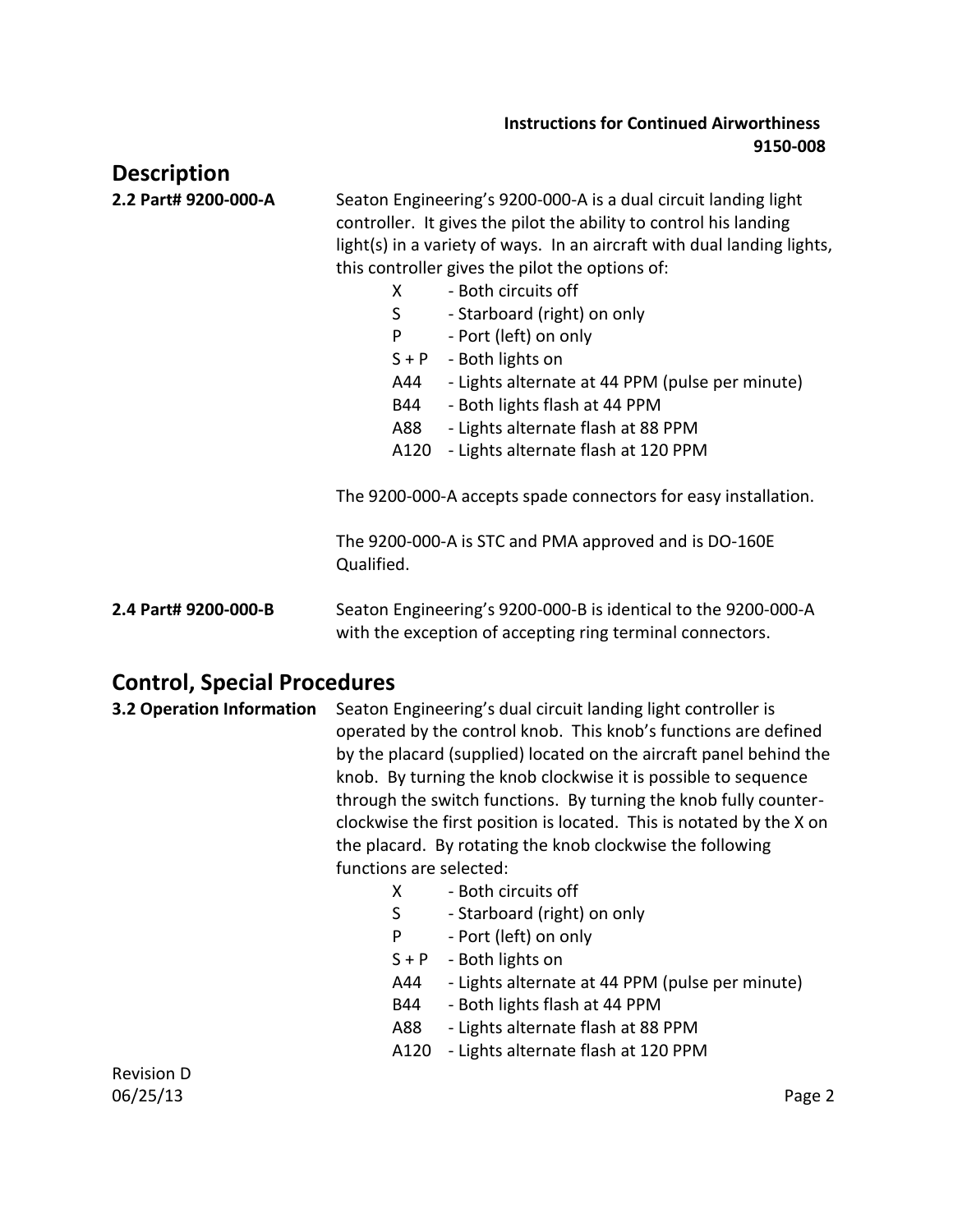### **Servicing Information**

**4.2 Servicing information** The 9200-000-A and 9200-000-B have no repairable parts and if a failure occurs, the part must be replaced in its entirety.

#### **Maintenance Instructions**

| 5.1 Inspecting the unit | The MaxPulse 9200-000-A and 9200-000-B require an<br>annual/100 hour visual inspection of the installation for<br>security of the unit and a check of the wiring for any<br>chafing or loose connections. |
|-------------------------|-----------------------------------------------------------------------------------------------------------------------------------------------------------------------------------------------------------|
| 5.2 Testing the unit    | The functional test procedure is available in Section 7.8 of<br>this ICA or check www.seatoneng.com for the latest<br>version.                                                                            |
| <b>Troubleshooting</b>  |                                                                                                                                                                                                           |

**6.2 Troubleshooting** If a malfunction occurs, check the wiring used for installation against the wiring diagram available in the installation manual, or a[t www.seatoneng.com.](http://www.seatoneng.com/) Also check any circuit breakers used for functionality.

## **Removal and Replacement**

| 7.2 Removal and Replacement | The 9200-000-A and 9200-000-B are small units normally<br>installed on the instrument panel of the aircraft.                                                                                                                                                                                                                                                                                                 |
|-----------------------------|--------------------------------------------------------------------------------------------------------------------------------------------------------------------------------------------------------------------------------------------------------------------------------------------------------------------------------------------------------------------------------------------------------------|
| 7.4 Removal                 | Disconnect the wire leads from the back of the unit. These<br>will be either pull off spade connectors or screw off ring<br>connectors, depending on which unit is installed. Then<br>remove the control knob on the front of the unit. Once<br>this knob is removed access is gained to the nut securing<br>the unit to the panel. Remove this nut and the unit will be<br>removable from behind the panel. |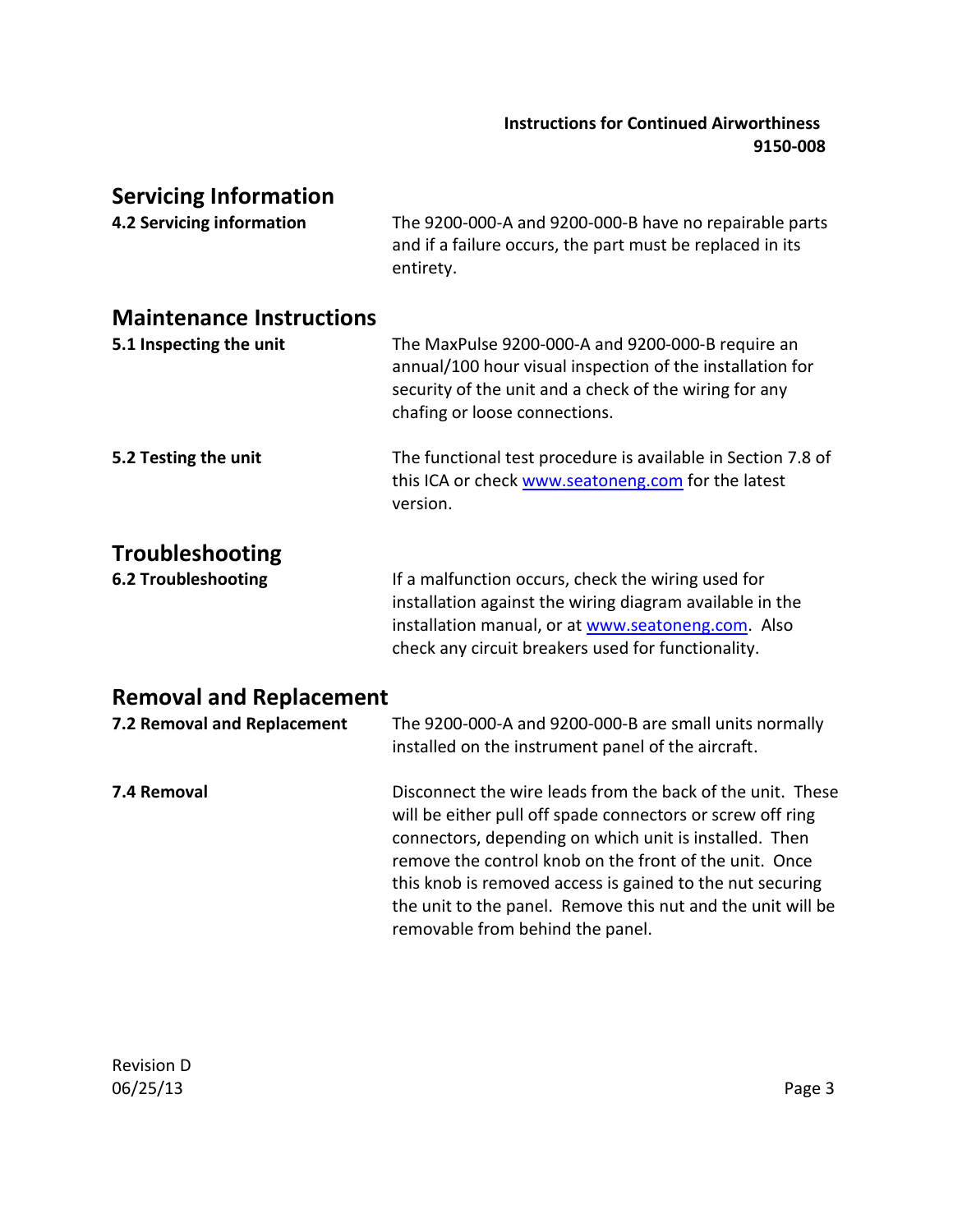| 7.6 Replace                          | Replacement consists of a reversal of procedure from<br>removal. The replacement unit will also come furnished<br>with an installation manual, Document #9150-001. A<br>functional test procedure should be followed after<br>reinstallation. |
|--------------------------------------|-----------------------------------------------------------------------------------------------------------------------------------------------------------------------------------------------------------------------------------------------|
| <b>7.8 Functional Test Procedure</b> | The following test procedure should be run whenever a<br>unit has been installed or rewired.                                                                                                                                                  |

#### **Observation: Please check the website at [www.seatoneng.com](http://www.seatoneng.com/) for the latest revision of this document.**

#### **Testing Procedure**

Upon completion of the installation, perform the functional test procedure. During the functional test, the following actions and observations should be made.

 The installer should check each communication, navigation, or surveillance radio receiver in the airplane following the landing light controller installation. For radio receivers that can be tuned to multiple channels, tune the receiver to low, mid, and high channels. For all other radio receivers in the aircraft, turn the radios on and monitor the audio output or displays for interference when the landing light controller is turned on. If adverse interference is noted on the radio audio output or displays and troubleshooting does not uncover errors in the installation or wire routing, remove the landing light controller from the aircraft and replace with a serviceable unit.

 The MaxPulse 9200-000-A and 9200-000-B have passed DO-160E Sec 21 testing for electromagnetic emissions/interference and it is extremely unlikely that any interference will occur.

Continued on next page -

Revision D 06/25/13 Page 4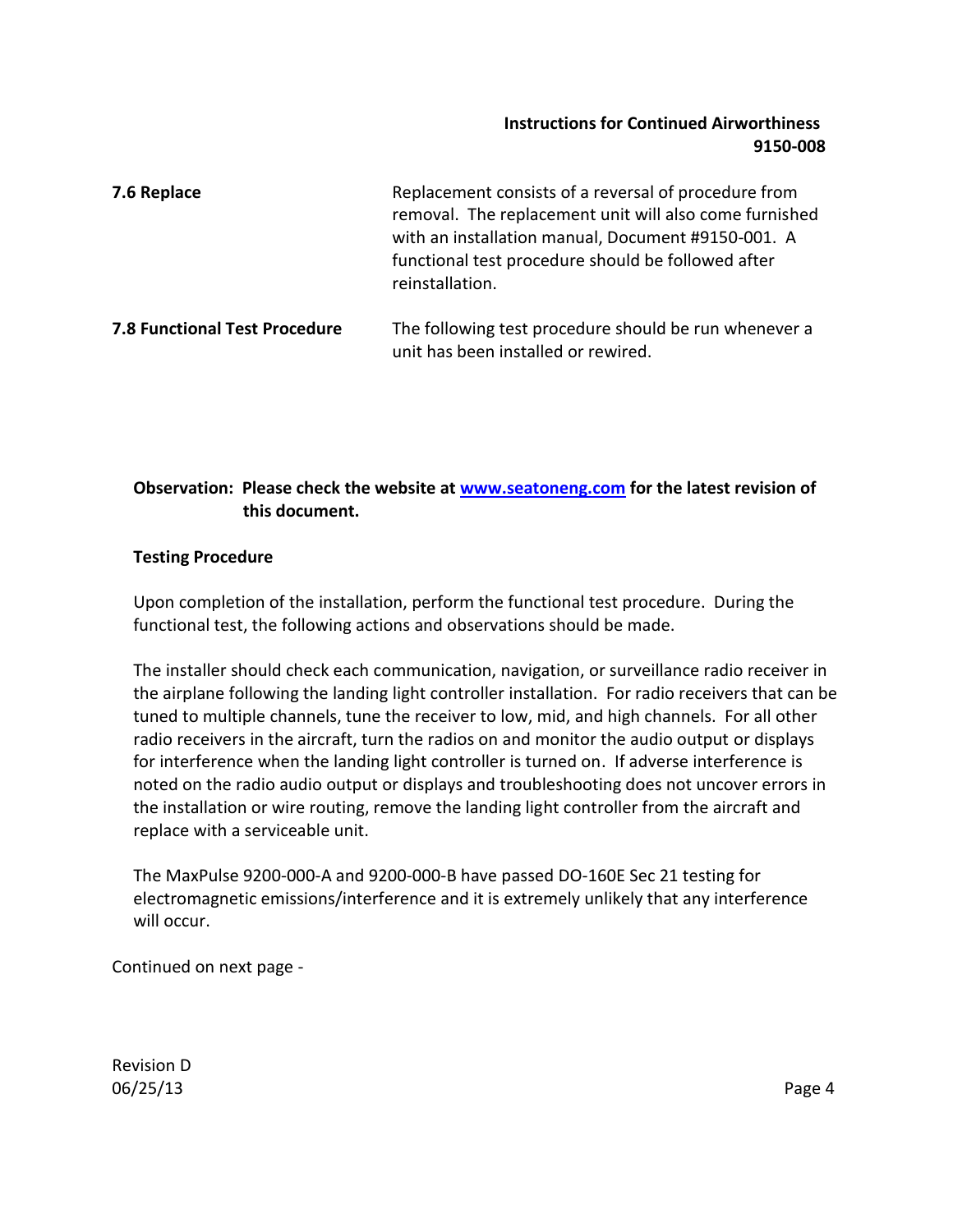#### **Testing Procedure continued -**

| Test Procedure                                                                                                                                 |                          | Check |
|------------------------------------------------------------------------------------------------------------------------------------------------|--------------------------|-------|
| Rotate the MaxPulse rotary switch fully counter-clockwise the FIRST POSITION<br>Both circuits should be off.                                   | X                        |       |
| Turn the Master Power Switch to the ON position.<br>The light circuits should be off.                                                          | ON                       |       |
| Rotate the MaxPulse switch clockwise to the Second Position<br>The starboard light should come on and remain on.                               | S>                       |       |
| Rotate the MaxPulse switch clockwise to the Third Position<br>The port light should come on and remain on.                                     | <p< td=""><td></td></p<> |       |
| Rotate the MaxPulse switch clockwise to the Fourth Position<br>The port and starboard lights should come on and remain on.                     | $P + S$                  |       |
| Rotate the MaxPulse switch clockwise to the Fifth Position<br>The port and starboard lights should alternate on and off 44 times per minute    | A44                      |       |
| Rotate the MaxPulse switch clockwise to the <b>Sixth Position</b><br>Both port and starboard lights should turn on and off 44 times per minute | <b>B44</b>               |       |
| Rotate the MaxPulse switch clockwise to the Seventh Position<br>The port and starboard lights should alternate on and off 120 times per minute | A88                      |       |
| Rotate the MaxPulse switch clockwise to the Eighth Position<br>The port and starboard lights should alternate on and off 120 times per minute  | A120                     |       |
| Return the Master Power Switch to the OFF position. Test complete.                                                                             | <b>OFF</b>               |       |